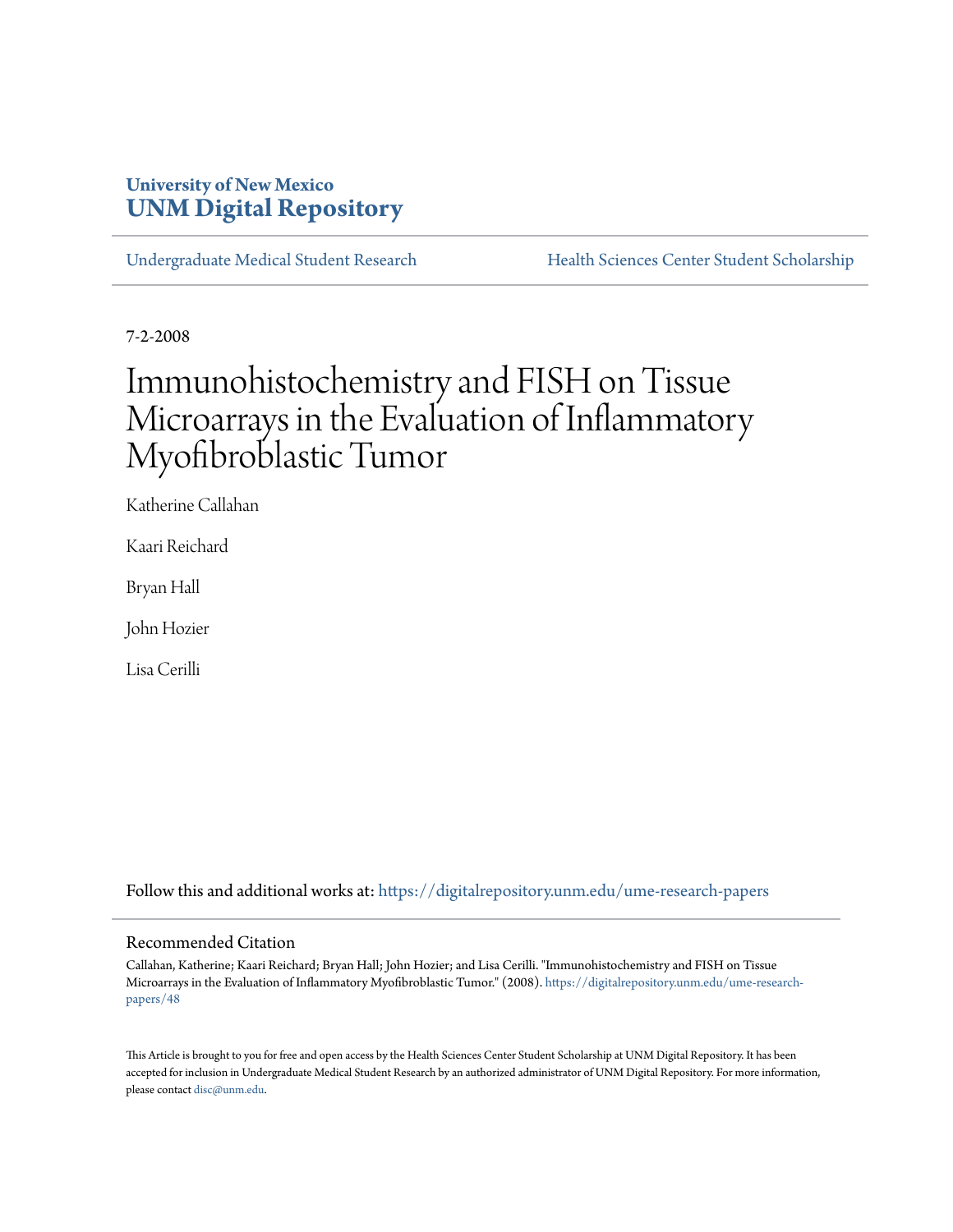# **Immunohistochemistry and FISH on Tissue Microarrays in the Evaluation of Inflammatory Myofibroblastic Tumor**

K Callahan, K Reichard, M Wick, B Hall, J Hozier, L Cerilli. Univ of New Mexico, Albuquerque, NM; Univ of Virginia, Charlottesville, VA.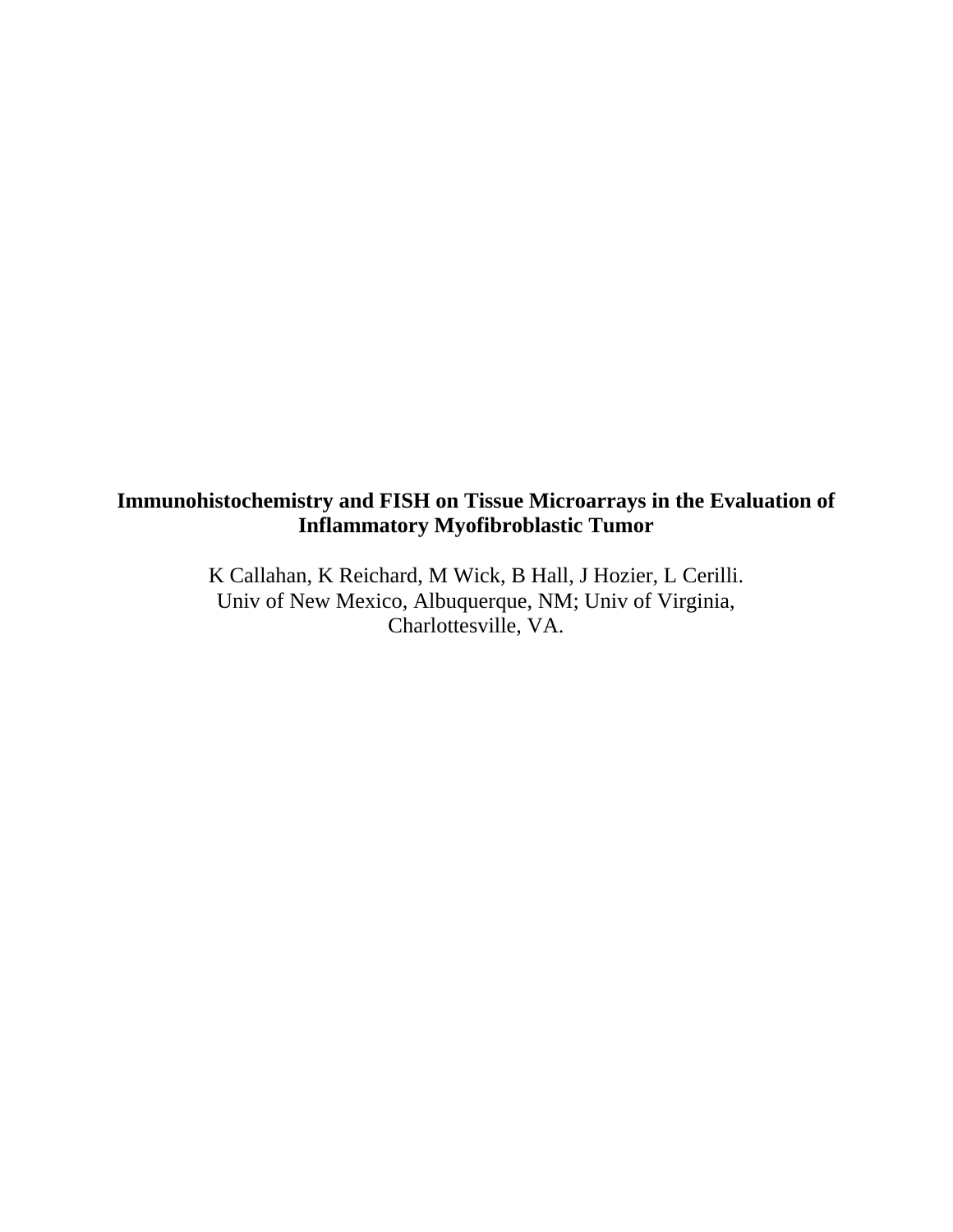#### **Abstract**

Inflammatory myofibroblastic tumor (IMT) is a rare soft tissue tumor composed of myofibroblasts with an inflammatory infiltrate. Various gene fusions involving the anaplastic lymphoma kinase (ALK) gene at chromosome 2p23 have been described in IMT, suggesting a neoplastic etiology. The ALK rearrangement is reportedly more common in children and there are only rare IMTs in adults with genetic information. This study represents the largest series of lesions designated as IMT on morphologic grounds with comparative ALK IHC and FISH analysis. Sixteen IMTs were retrieved from the UNM and UVa archives. Inclusion criteria required spindle cells, inflammatory cells and thorough clinical, histological and immununohistochemical exclusion of other diagnostic possibilities. IHC was performed on each of the sixteen cases using a monoclonal ALK1 antibody and evaluated for cytoplasmic and nuclear stain intensity and distribution. FISH was performed on tissue microarray sections using the ALK breakapart genomic marker. MetaSystems automated FISH analyzer detected signal patterns on interphase nuclei and results were interpreted on a Meta workstation. Patients ranged in age from 2-70 years (mean 48; median 43). IHC and FISH were successful on 16/16 and 10/16 cases, respectively. One case was positive for ALK rearrangement by FISH. This case also demonstrated diffusely strong cytoplasmic and focally strong nuclear immunopositivity. One case showed diffusely strong cytoplasmic ALK immunopositivity without gene rearrangement by FISH. ALK overexpression (IHC) and genomic rearrangements (FISH) are uncommon in our series of IMTs. This may be related to the older age of patients in our study. ALK IHC negative cases did not show ALK gene rearrangement by FISH. Further investigation is warranted to determine if ALK positive lesions represent a different, more biologically aggressive entity, necessitating a distinct designation.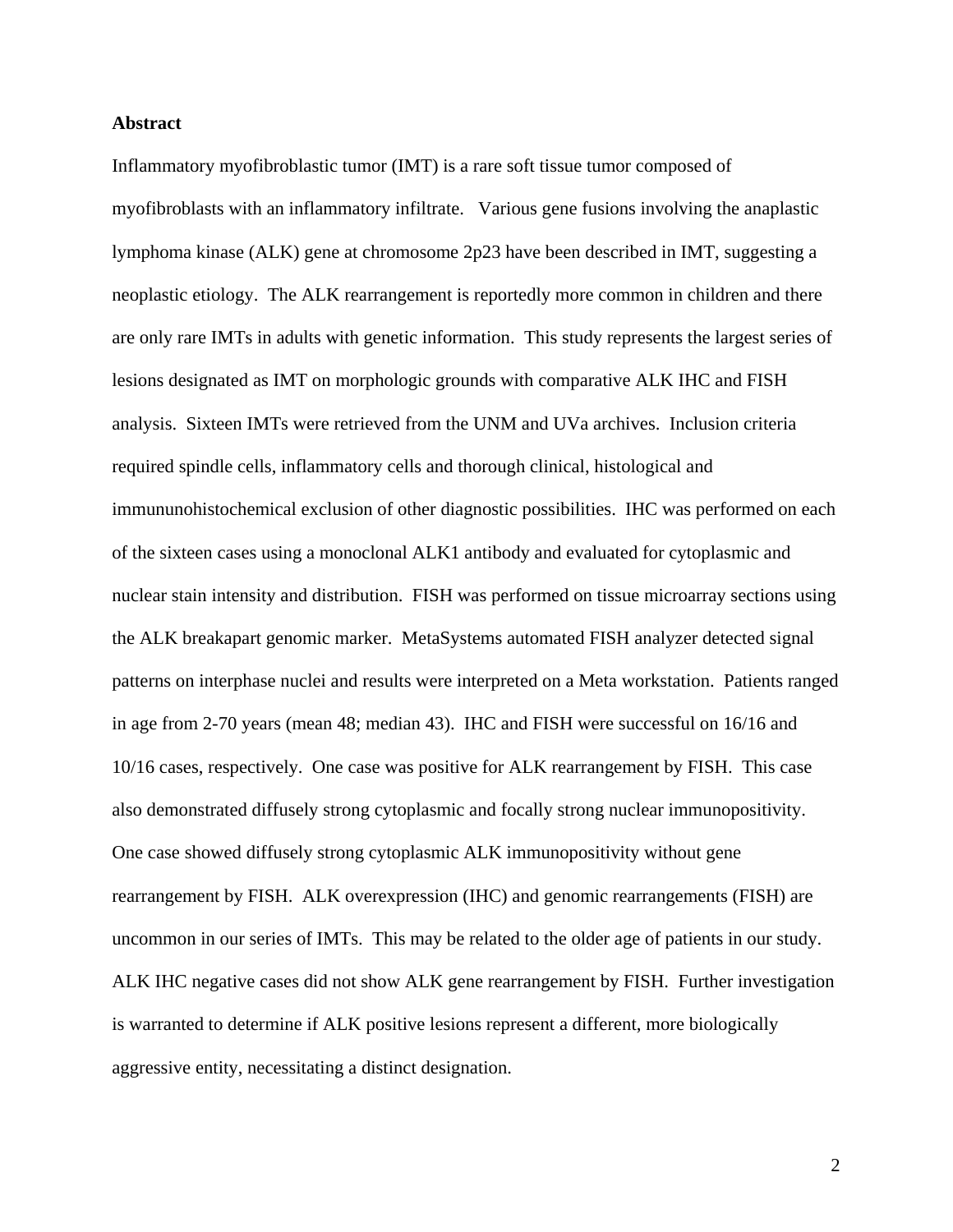#### **Introduction**

Inflammatory myofibroblastic tumor (IMT) is a rare soft tissue tumor arising predominately in children and young adults.<sup>1-2</sup> IMTs are composed of spindle cell myofibroblastic proliferations with a prominent infiltrate of plasma cells, lymphocytes and eosinophils. The entity of IMT arouse in  $1995<sup>1</sup>$  from the recognition of similarities among a variety of lesions with myofibroblasts and inflammatory cells including: inflammatory pseudotumor of the lung, plasma cell granuloma, postoperative spindle cell nodule, pseudosarcomatous myofibroblastic proliferation, and atypical fibromyxoid tumor.<sup>3</sup> There has been ongoing debate over the reactive versus neoplastic nature of the lesion. However, the discovery of a genetic translocation involving the ALK gene (anaplastic lymphoma kinase) on chromosome 2p23 argues for a neoplastic process in at least a subset of lesions.<sup>4</sup>

ALK was first identified as an important translocated gene in anaplastic large cell lymphoma (ALCL) in 1994. The main translocation in ALCL is t(2;5)(p23;q35) where the ALK gene located on 2p23 is fused to the NPM (nucleophosmin) gene at 5q35. ALK encodes for a tyrosine kinase and NPM for a nucleolar phosphoprotein. The resulting fusion gene encodes a chimeric protein which is a constitutively active tyrosine kinase.<sup>5</sup> The discovery of ALK translocations in a subset of IMTs indicates that inappropriate activation of the ALK signaling pathway may be a critical step in the neoplastic transformation of myofibroblasts.<sup>3</sup>

Several ALK fusion genes have been reported in IMTs. Molecular studies have identified ALK fusion involving tropomyosin-3 and -4 (TPM-3 and -4), the clathrin heavy chain (CLTC), cysteinyl-tRNA synthetase (CARS), and Ran-Binding Protein 2 (RANBP2). $6-9$ Lawrence et al has demonstrated that the TPM3-ALK and TPM4-ALK fusion proteins in IMT are phosphorylated and activated.<sup>6</sup> It is postulated that the other fusion partners also result in a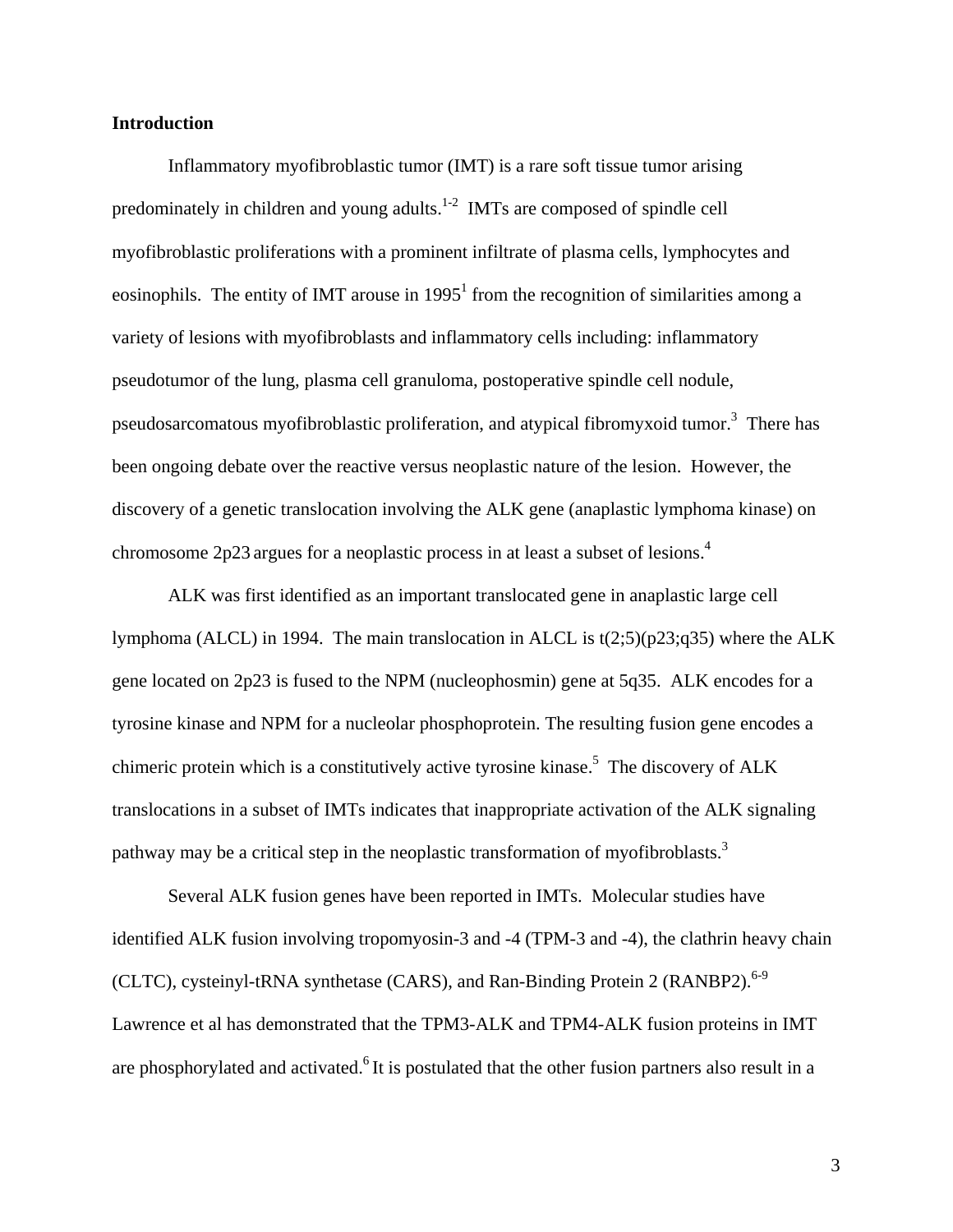constitutively active tyrosine kinase conferring tumorgenesis. The discovery of ALK translocations in IMTs was an important step in understanding the pathophysiology of the tumor; however, only 30-50% of IMTs are found to have detectable ALK rearrangements. In addition, those with ALK rearrangements are almost exclusively in children. Coffin et al reported 11 of 40 cases positive by immunohistochemistry (IHC) with ALK antibody and all patients with ALK positivity were younger than 10 years.<sup>10</sup> Lawrence et al reported a slightly higher rate using cytogenetic methods with approximately 50% (7 out of 11) containing ALK rearrangements. All the negative cases were in adults older than 40 years.<sup>6</sup>

 Along with genetic heterogeneity, IMTs also exhibit morphologic and clinical variation. The various morphologic differences led to the definition of three different histological patterns including: nodular fasciitis-like, fibrous histiocytoma-like and desmoid-like. According to Coffin et al, histological pattern does not have a clear correlation with clinical behavior.<sup>1</sup> In addition, thus far ALK immunoreactivity has not been linked with specific histological features.

Given that most data on ALK gene rearrangement in IMTs involves children and young adults we investigated IMTs in a predominately adult population. In addition, most studies require ALK immunopositivity as a prerequisite to perform genetic studies for ALK gene mutations, even though there is extreme variability in staining in cases with known ALK gene rearrangements. Griffen et al described three cases with known ALK gene rearrangement where ALK immunopositivity ranged from focally weak to diffusely strong.<sup>11</sup> We investigated ALK IHC and ALK gene rearrangement by FISH on all cases of IMT to further assess the sensitivity of ALK IHC in predicting genetic abnormalities. Lastly, we assessed the efficacy of utilizing a tissue microarray (TMA) for detecting ALK gene rearrangements on interphase nuclei using a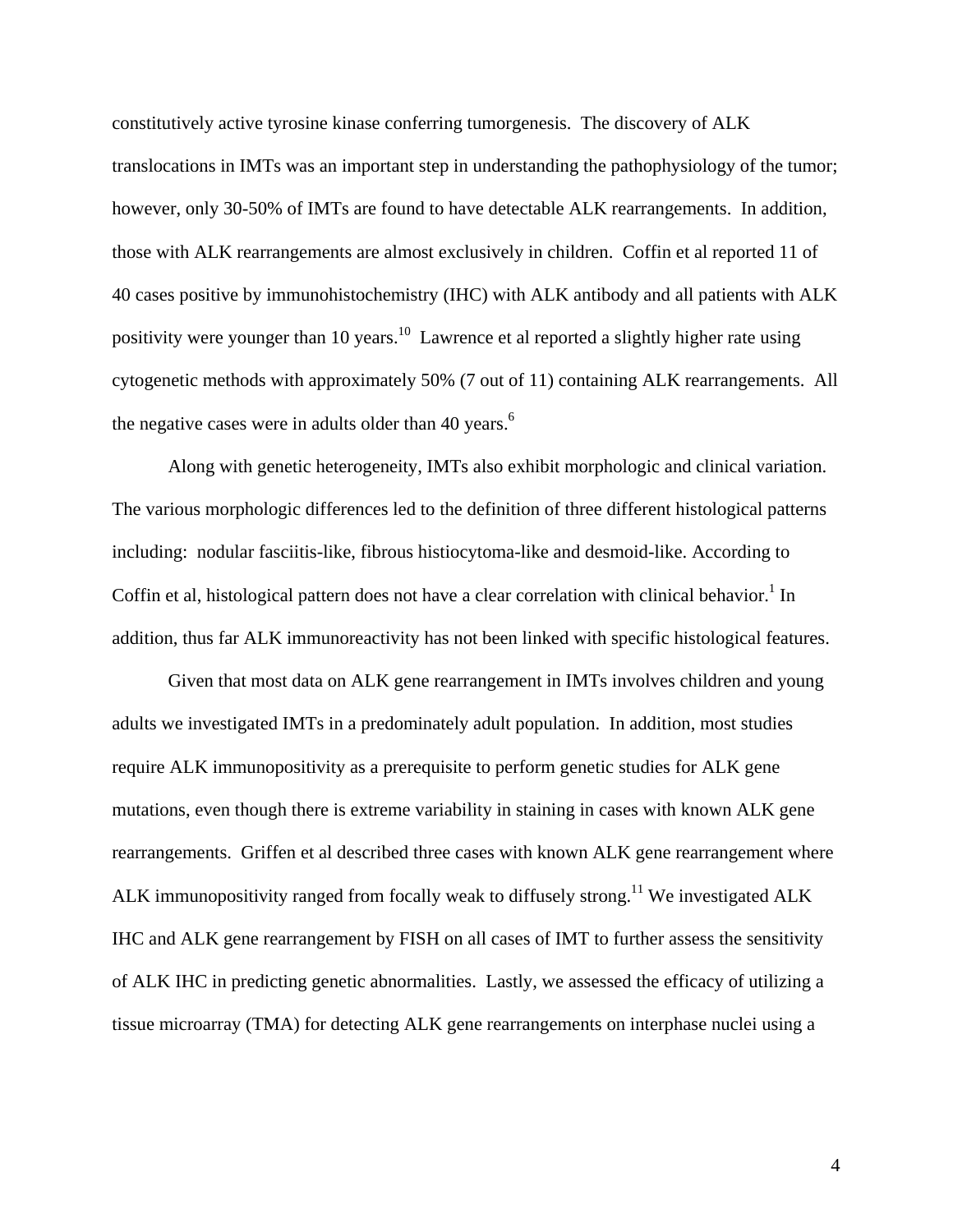FISH probe. TMAs allow for the evaluation of multiple lesions on one slide, thus having the potential to greatly decrease study costs and time.

#### **Materials and Methods**

#### *Selection*

The University of New Mexico and University of Virginia surgical pathology files were searched for archival, formalin-fixed, paraffin-embedded cases of inflammatory myofibroblastic tumor. Inclusion criteria required spindle cells and inflammatory cells along with thorough clinical, histological and immunohistochemical exclusion of other diagnostic possibilities. A total of sixteen cases were retrieved.

#### *ALK Immunohistochemistry*

ALK1 antibody staining was performed on 4-μm sections of formalin-fixed, paraffin-embedded tissue for all sixteen cases using monoclonal mouse antihuman ALK antibody (Dako, Carpinteria, CA). Staining was detected using the avidin-biotin immunoperoxidase technique. The primary antibody was omitted for the negative control. Sections of appropriate tissues containing the targeted antigen served as positive controls. Antigenic reactions were interpreted semiquantitatively for both distribution and intensity. Distribution was scored as rare cells (0- 5%), focal (6-50%), diffuse (51-95%), or complete (>95%). Intensity was scored subjectively by multiple authors (KR, LC, KC) as  $0, +1, +2,$  or  $+3$ .

#### *FISH*

FISH was performed on tissue microarray (TMA) sections. To prepare the TMA, core tissue biopsies (2mm diameter; height 2-4 mm) were taken from each of the sixteen "donor" paraffinembedded blocks containing IMT. The cores were obtained by punching the area of the donor block with a thin-walled stainless steel tube shaped like a cork borer. A hematoxylin and eosin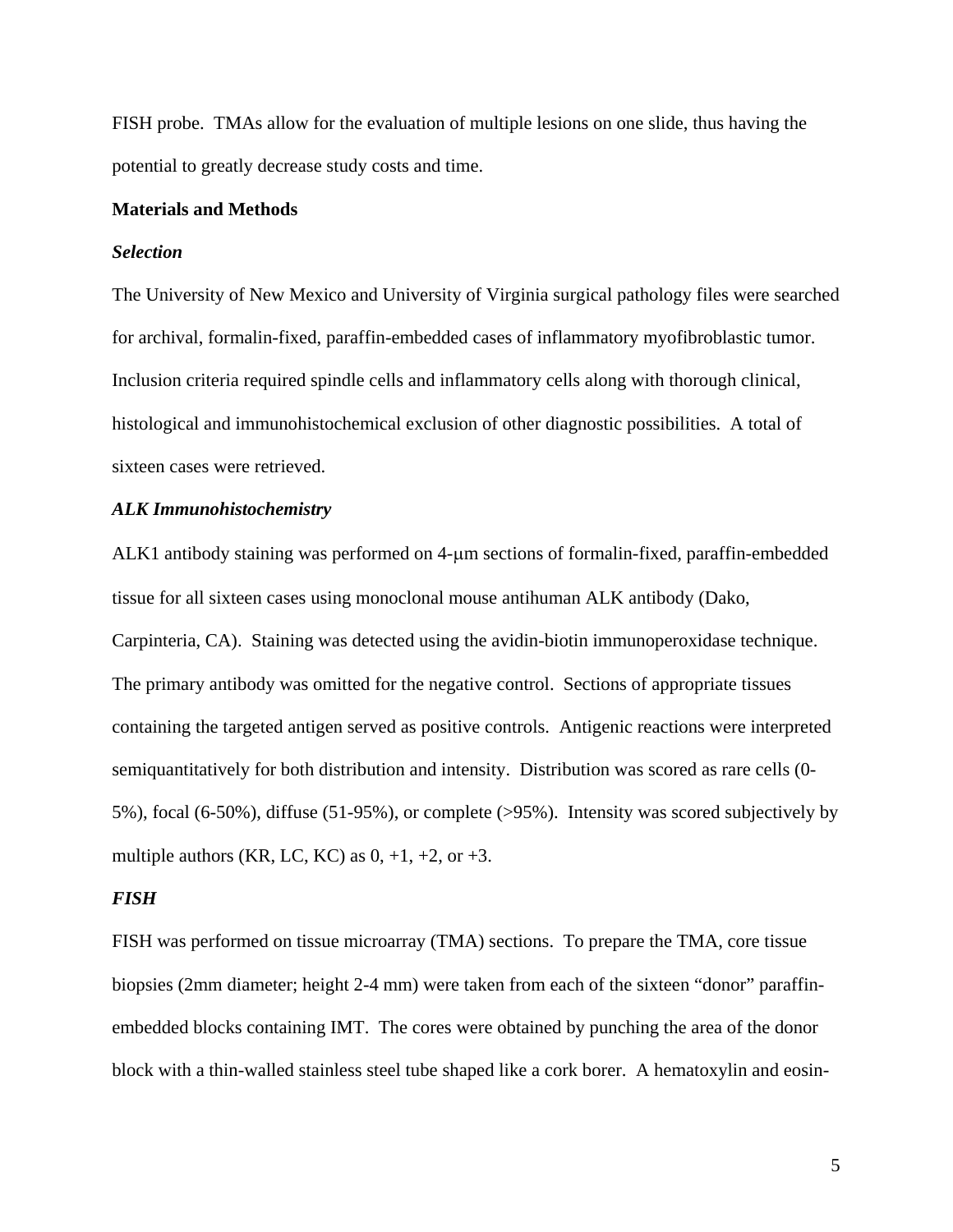stained section overlying the surface of the donor block was used as a guide to identify regions positive for IMT. The core taken from each donor block was transferred into a recipient tissue microarray block capable of holding 21 cases, including a positive control. Tissue microarray sections were cut at 4-5 micron intervals for FISH.

FISH was performed using the Vysis LSI ALK dual color break apart rearrangement probe. The probe contained two differently labeled probes on opposite sides of the breakpoint of the ALK gene. An approximately 250 kb probe for the telomeric side of the ALK breakpoint was labeled with SpectrumOrange and the centromeric probe was approximately 300 kb and labeled with SpectrumGreen. The sections were pretreated with a Vysis VP-2000 tissue processor following standard protocol. Ten ml of the ALK rearrangement probe was then applied to each tissue section, covered with a 22 mm<sup>2</sup> coverslip and sealed. The slides were placed on a Vysis Hybrite, co-denatured with the probe at 73 degrees C for 6 minutes and allowed to hybridize at 37 degrees C for 16-20 hours. Hybridized slides were then washed and counterstained with DAPI. The fluorescent signals in interphase nuclei on the hybridized slides were then examined and analyzed on the MetaSystems computer and subsequently validated by the investigators (KC, KR).

#### **Results**

Patients ranged in age from 2-70 years (median 48; mean 43). Lesions were located in the cervix, lung, bladder, soft tissue, breast, liver and esophagus.

#### *ALK Immunohistochemistry*

Immunohistochemical staining for ALK demonstrated positive nuclear staining in the myofibroblastic cells in one case and cytoplasmic staining in two of the sixteen cases. The case with nuclear staining (focal, +3) was located in the cervix and also demonstrated diffusely strong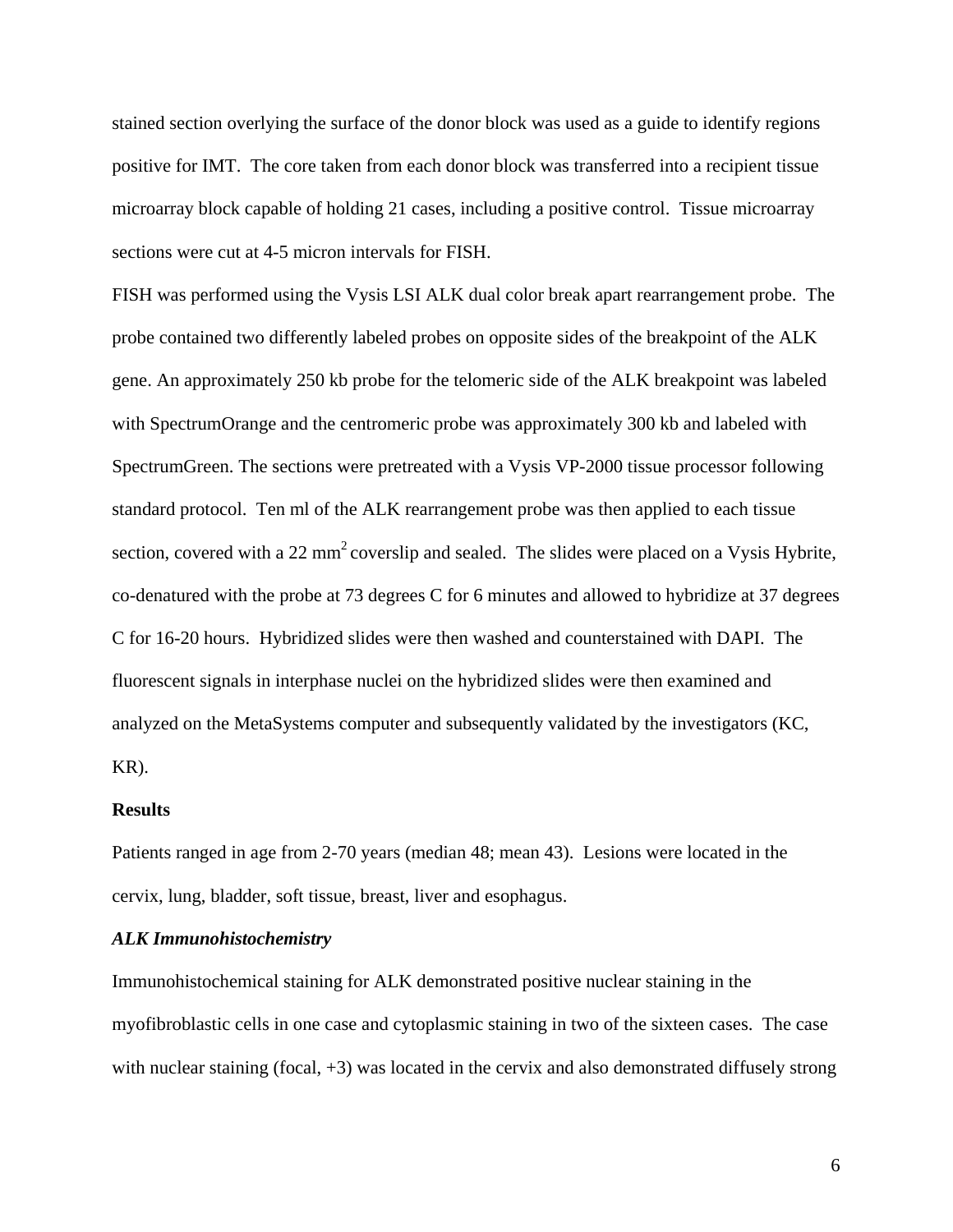(+3) cytoplasmic staining. The second case showing solely cytoplasmic staining was located in the bladder was also diffusely strong  $(+3)$ . The remaining fourteen cases did not show any evidence of cytoplasmic or nuclear staining.

#### *FISH*

FISH was successful in ten of the sixteen cases. The six unsuccessful cases either experienced tissue drop-out during TMA processing or exhibited marked background nonspecific fluorescence prohibiting adequate evaluation. One of the ten successful cases was positive for ALK break apart gene rearrangement. The positive FISH case was located in the cervix and also demonstrated diffusely strong (+3) cytoplasmic and focally strong (+3) nuclear staining. Please refer to Table 1.

#### **Discussion**

Inflammatory myofibroblastic tumor is a relatively rare soft tissue tumor composed of a spindle cell myofibroblastic proliferation with infiltrating inflammatory cells including lymphocytes, plasma cells and eosinophils. It was recognized as a distinct entity in 1995<sup>1</sup>, however, the uncertainty regarding its neoplastic versus reactive nature remains a topic of debate. The discovery of a clonal abnormality involving the ALK gene on 2p23 in several cases of IMTs favors a neoplastic origin in a subset of lesions.<sup>6-9</sup> In addition to a clonal population of cells, some IMTs are locally aggressive, recurrent, invasive, and rarely metastatic further favoring a neoplastic process.<sup>11</sup> The clinical behavior varies among individuals but has been termed as a tumor with indeterminate or low malignant potential.<sup>12</sup>

ALK overexpression (IHC) and genomic rearrangements (FISH) are uncommon in our series of IMT. This may be a result of the older age of patients in our study (mean 48; median 43). Our findings correlate with previous reports stating that most cases of IMT with genetic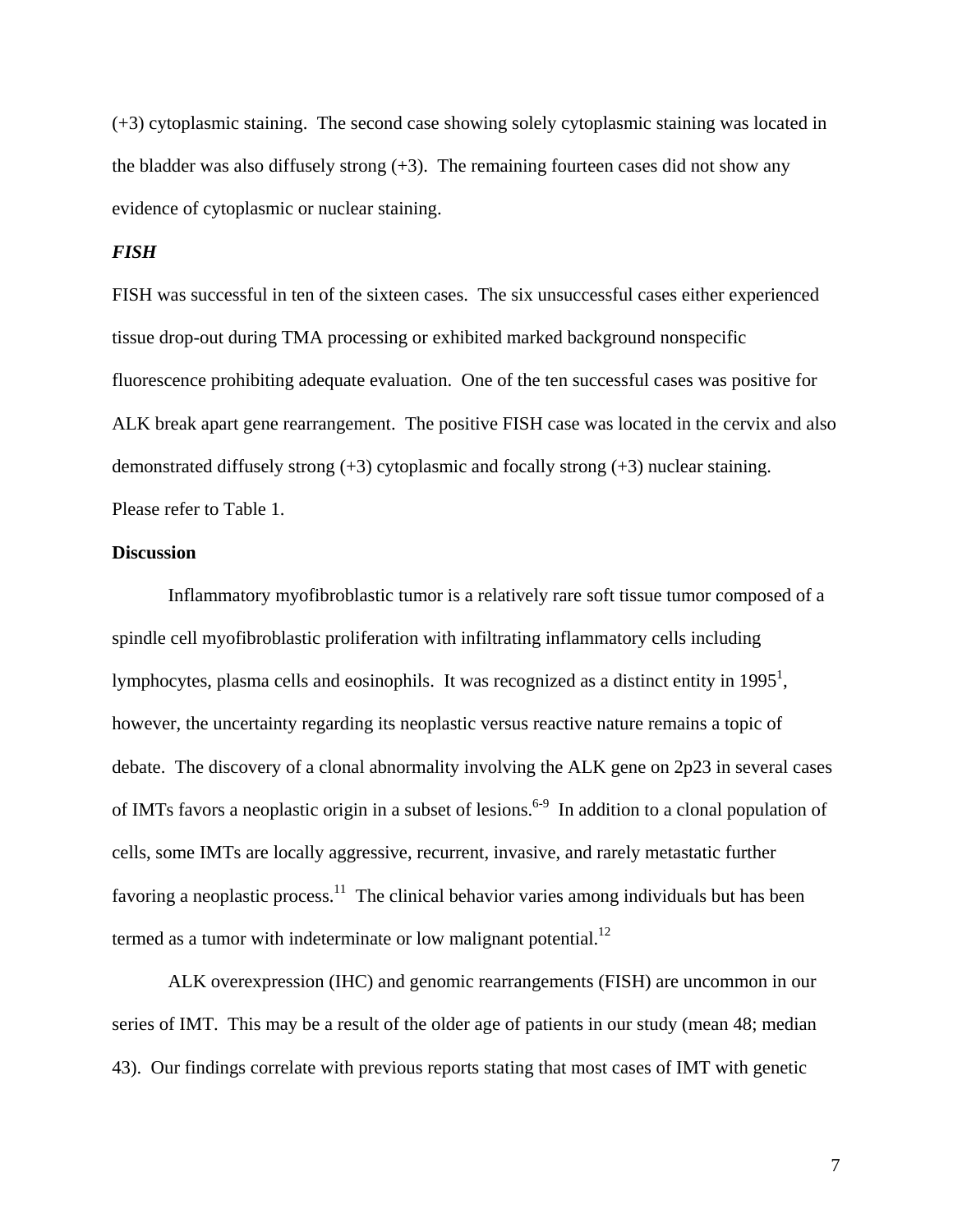abnormalities are found in children and young adults<sup>6,10</sup>. IMTs in children with ALK gene rearrangements may represent a separate entity from ALK negative lesions found in adults. Further research into the clinical progression of IMTs found in children and adults is warranted in order to further understand and better classify IMTs.

In our study ALK immunopositivity correlated with ALK gene status, except for in one case. This case was located in the bladder and demonstrated diffusely strong cytoplasmic staining without evidence of ALK gene rearrangement by FISH. ALK overexpression may be a result of a genetic mutation unable to be detected by the ALK break apart probe used in the study. Such findings bring up the possibility of additional ALK gene mutations, other than gene fusion, resulting in IMT tumorgenesis. Further molecular studies may be indicated to determine the existence of other ALK gene mutations in IMTs.

All ALK immunonegative cases were also negative for ALK gene rearrangements by FISH. In addition, the one case positive for gene rearrangement by FISH also had diffusely strong cytoplasmic and focally strong nuclear ALK immunopositivity. Thus, ALK IHC is a sensitive marker for detecting ALK gene rearrangement in IMTs. This is useful since IHC is much cheaper, more accessible and has a shorter turn around time than FISH at many institutions.

Two problems experienced in our study limiting the amount of FISH data available for analysis included TMA tissue drop-out and non-specific binding of probe to stromal tissue. Tissue drop-out occurs when a core falls out of the recipient block during sectioning. One possible remedy for this situation is warming of the recipient block once all cores have been inserted. This allows for the paraffin of the recipient block and cores to slowly melt and congeal producing a more cohesive and less fragile block during sectioning. Non-specific binding of

8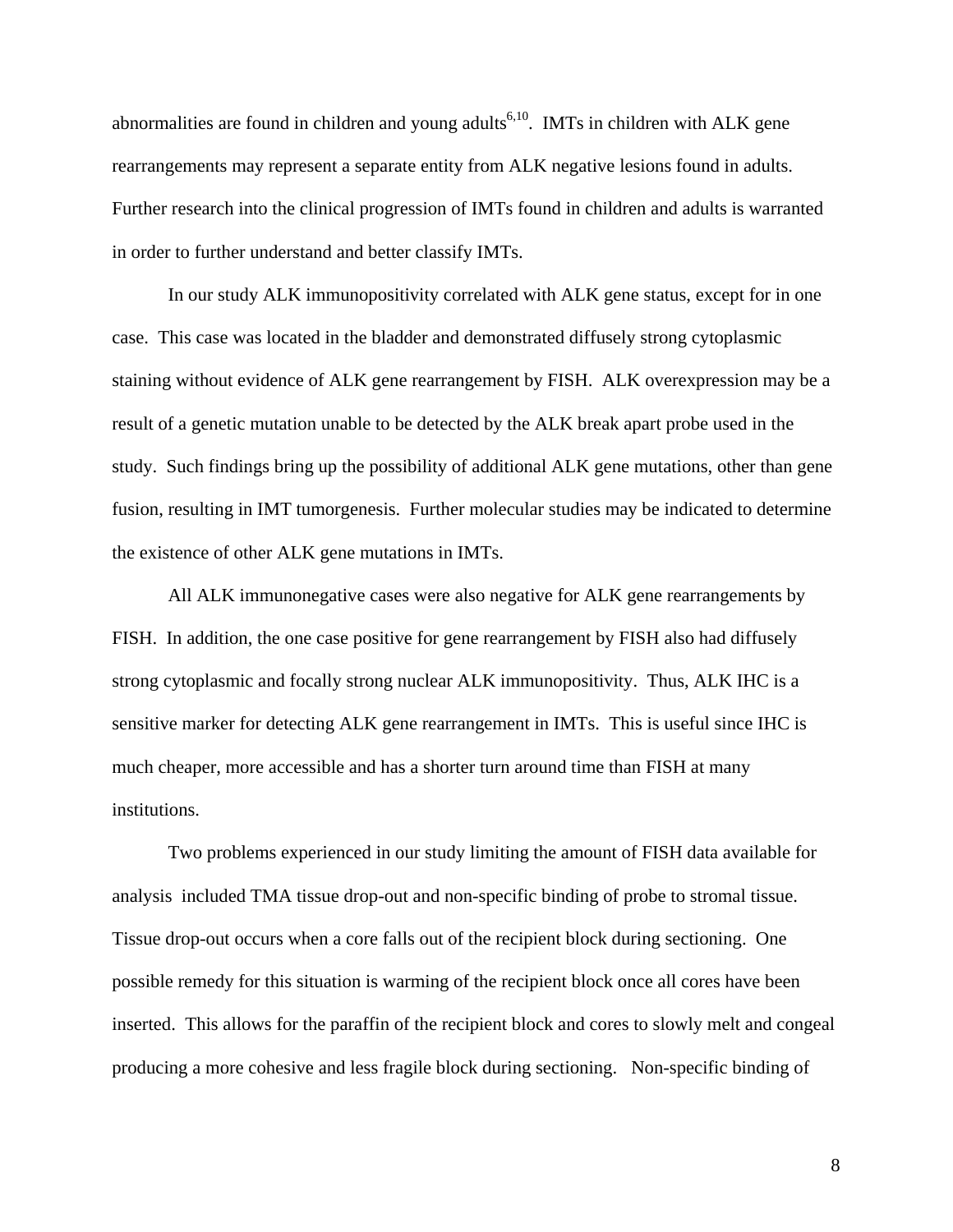probe to stromal tissue caused inappropriate fluorescence and inability to adequately evaluate for ALK break apart in a few cases. This has the potential to be a recurring problem since many cases of IMT have a large stromal tissue component. By selecting areas of the lesion with a high myofibroblast population the amount of non-specific binding is likely to be reduced. Additionally, by placing more than one core from different locations in the same lesion into the recipient block increases the likelihood of producing analyzable results. In the cases where the ALK breakapart probe was adequately hybridized MetaSystems was effective in detecting signals.

Lastly, it is well known that IMT is a heterogeneous tumor. One question that arises is whether the 2 mm core in the TMA is representative of the entire lesion. It can by hypothesized that IMTs containing an ALK fusion gene should exhibit this mutation in all myofibroblasts present. As a result, a 2 mm core from the lesion should be adequate to detect the ALK gene rearrangement by FISH. As mentioned above, in those cases where a large amount of stromal tissue is present more than one core from each lesion can be placed into the recipient block to guarantee adequate representation of the lesion. Even by placing up to four cores from each lesion into the recipient block, five lesions can be represented. By doing this, the cost of FISH reagents is still markedly decreased.

In conclusion, the results of this study support the theory that the majority of IMTs with ALK gene rearrangement are found in children and young adults. Our findings also support the idea that a subset of lesions with histology described as IMT are neoplastic rather than reactive. More research into the clinical progression and behavior of ALK positive IMTs found in children and ALK negative lesions found in adults may help further understand and subclassify IMTs. In our study ALK IHC was a sensitive marker for identifying lesions positive for ALK gene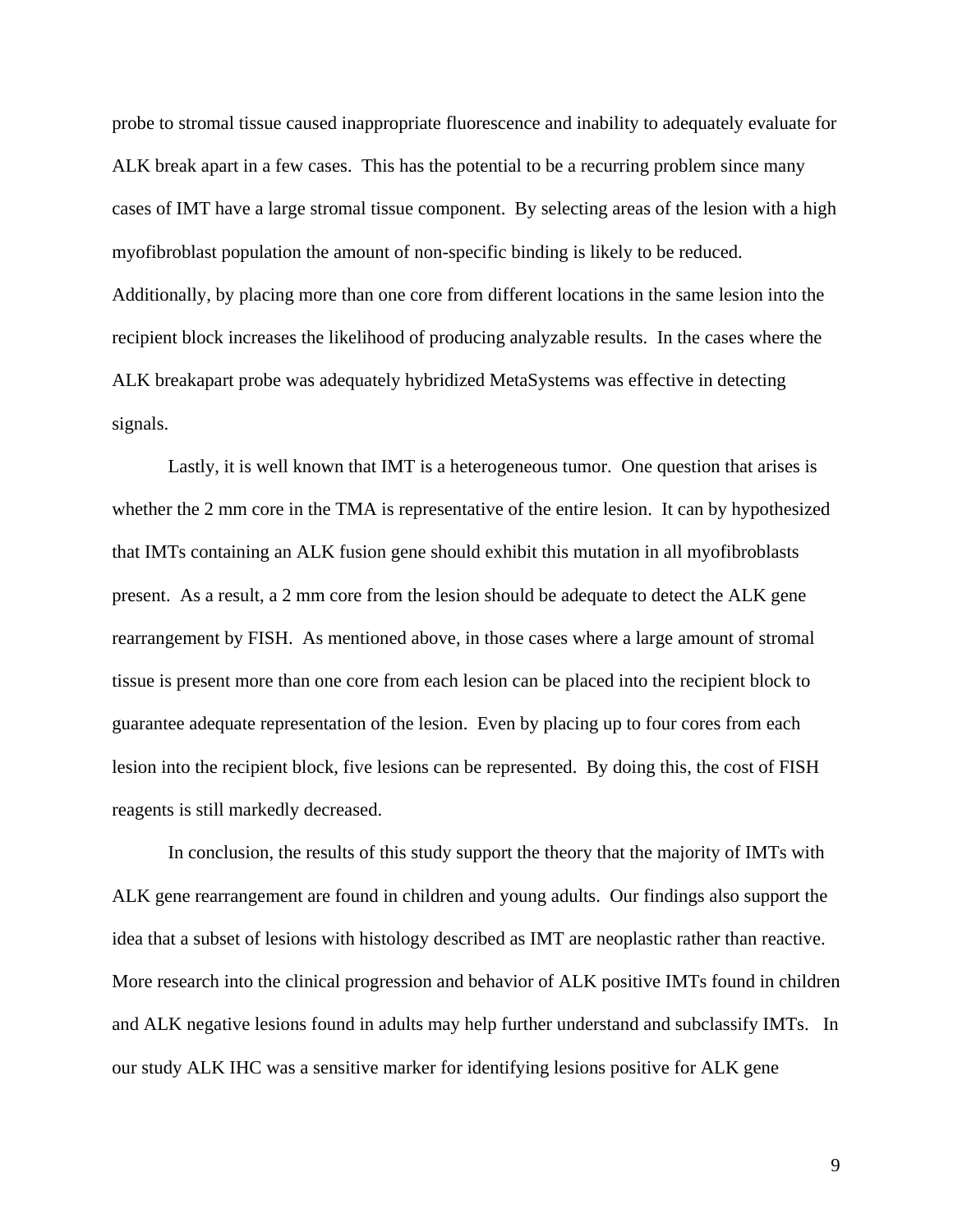rearrangement by FISH. This finding is useful for diagnostic purposes since IHC costs less and is more accessible at most institutions. Additional studies linking histology, gene status, and clinical behavior are needed in order to better understand this complicated lesion.

### **Acknowledgments**

We would like to thank the Foucar Endowment Fund and Tricore Reference Laboratories for their tremendous amount of support and help.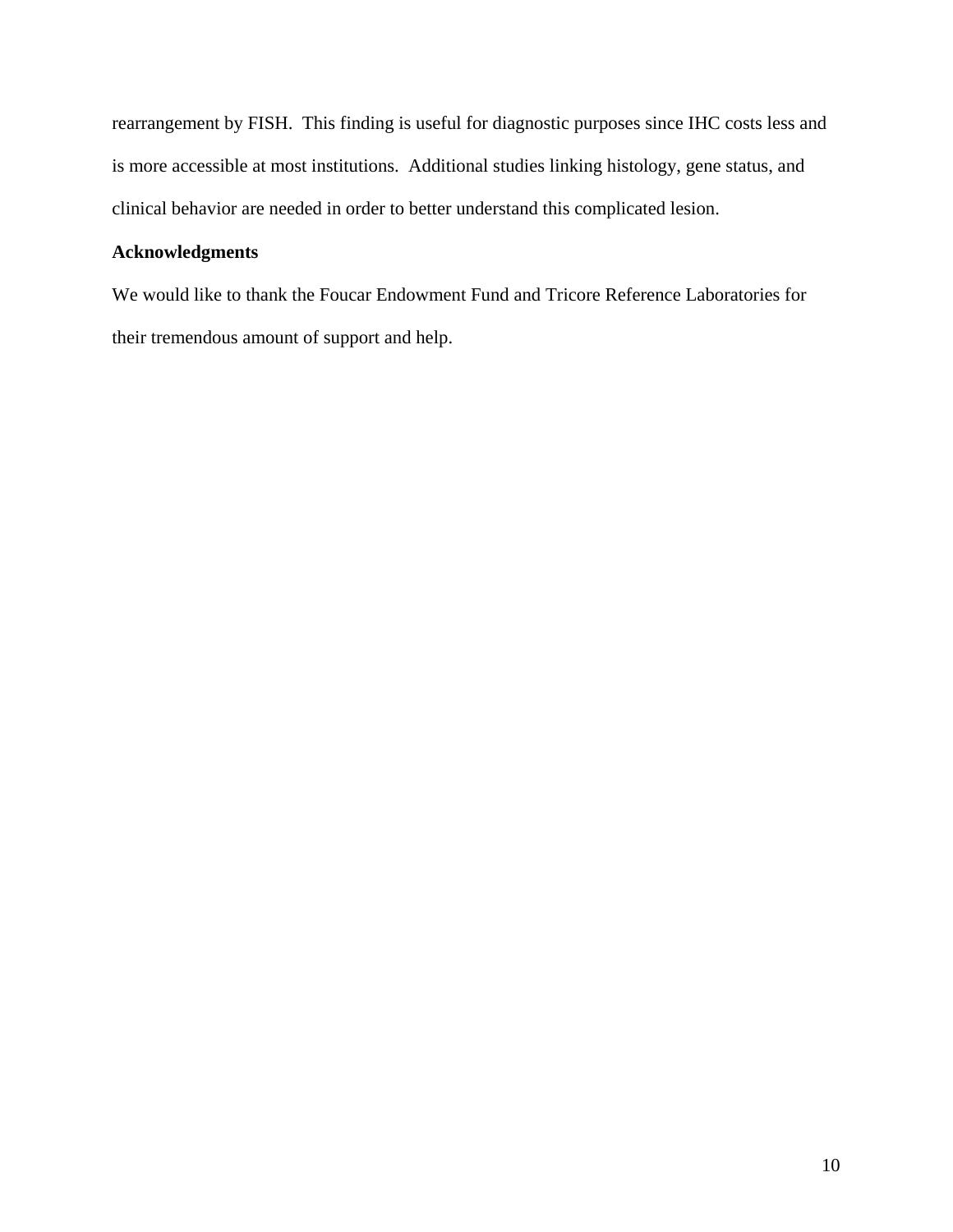## **Table 1**

|                        | Cervix           | Lung     | <b>Bladder</b> | <b>Soft Tissue</b> | <b>Breast</b> | Liver     | Esophagus |
|------------------------|------------------|----------|----------------|--------------------|---------------|-----------|-----------|
|                        | $\left(1\right)$ | (5)      | (2)            | (5)                | (1)           | (1)       | (1)       |
|                        |                  |          |                |                    |               |           |           |
| <b>ALK IHC</b>         | $1/1$ 3+ D       | 0/5      | $1/2$ 3+ D     | 0/5                | 0/1           | 0/1       | 0/1       |
| cytoplasm              |                  |          |                |                    |               |           |           |
| ALK IHC nuclear        | $1/1$ 3+ F       | 0/5      | 0/2            | 0/5                | $R$ 1+        | 0/1       | 0/1       |
| <b>ALK FISH status</b> | Positive         | Negative | Neg(1)         | Neg(3)             | <b>ND</b>     | <b>ND</b> | <b>ND</b> |
|                        |                  |          | ND(1)          | ND(2)              |               |           |           |

## ALK IHC and FISH

 $D =$  diffuse;  $F =$  focal;  $R =$  rare;  $ND =$  no data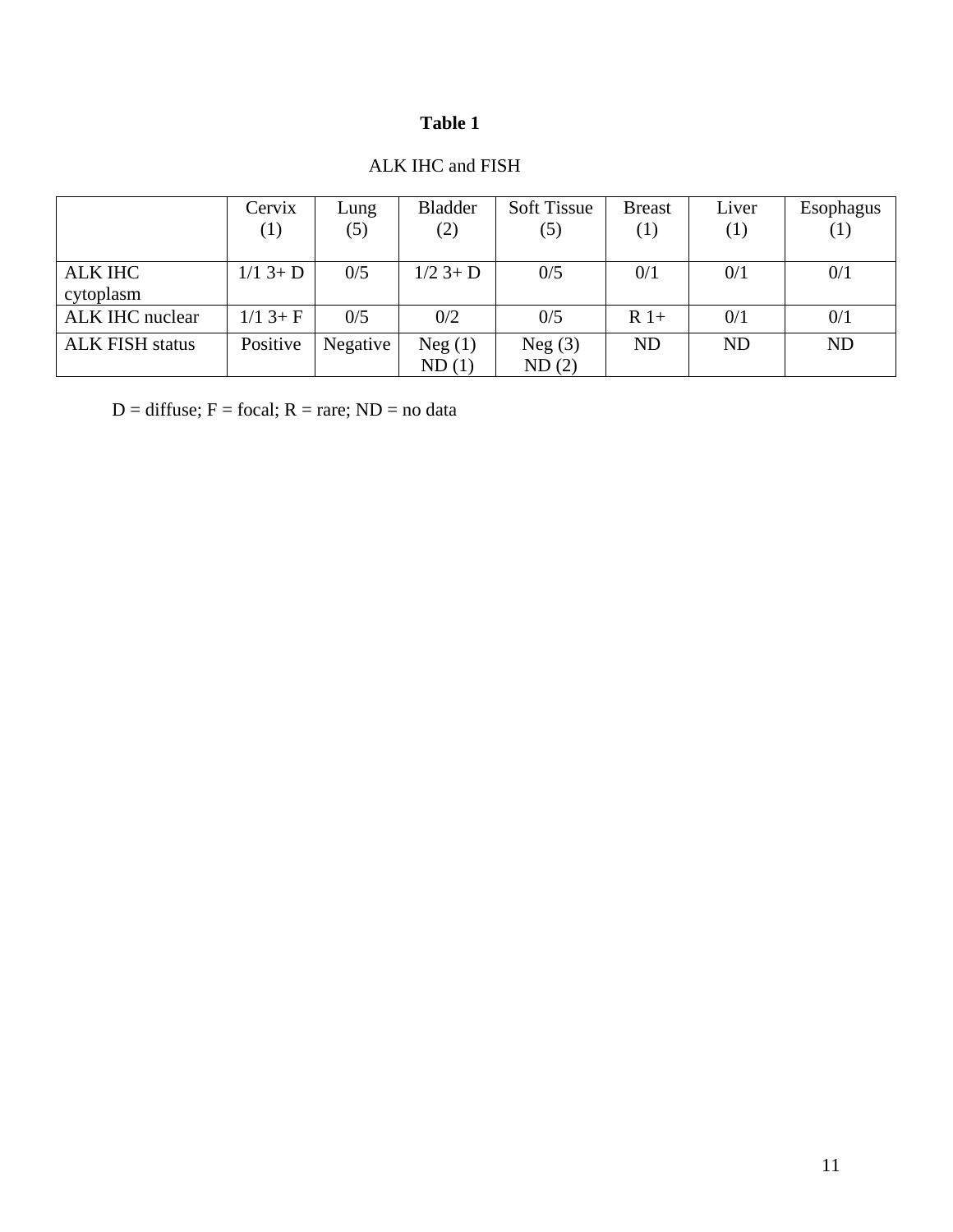- 1. Coffin CM, Watterson J, Priest JR, and Dehner LP. Extrapulmonary inflammatory myofibroblastic tumor (inflammatory pseudotumor). A clinicopathologic and immunohistochemical study of 84 cases. *Am J Surg Pathol*. 1995; 19: 859-72.
- 2. Coffin CM, Dehner LP, and Meis-Kindblom JM. Inflammatory myofibroblastic tumor, inflammatory fibrosarcoma, and related lesions: a historical review with differential considerations. *Semin Diagn Pathol*. 1998; 15: 102-110.
- 3. Ladanyi M. Aberrant ALK Tyrosine Kinase Signaling: Different cellular lineages, common oncogenic mechanisms? *Am J Pathol*. 2000; 157: 341-45.
- 4. Snyder CS, et al. Clonal changes in inflammatory pseudotumor of the lung: a case report. *Cancer*. 1995; 76: 1545-9.
- 5. Morris SW, et al. Fusion of a kinase gene, ALK, to a nucleolar protein gene, NPM, in non-Hodgkin's lymphoma. *Science*. 1994; 263: 1281-84.
- 6. Lawrence B, et al. TPM3-ALK and TPM4-ALK oncogenes in inflammatory myofibroblastic tumors. *Am J Pathol*. 2000; 157: 377-84.
- 7. Bridge JA, et al. Fusion of the ALK gene to the clathrin heavy chain gene, CLTC, in inflammatory myofibroblastic tumor. *Am J Pathol*. 2001; 159: 411-15.
- 8. Cools J, et al. Identification of novel fusion partners of ALK, the anaplastic lymphoma kinase, in anaplastic large-cell lymphoma and inflammatory myofibroblastic tumor. *Genes Chromosomes Cancer*. 2002; 34: 354-62.
- 9. Zhigui Ma, et al. Fusion of ALK to the Ran-Binding Protein 2 (RANBP2) gene in inflammatory myofibroblastic tumor. *Genes Chromosomes and Cancer*. 2003; 37: 98-105.
- 10. Coffin CM, Hussong J, Perkins S, Griffin CA, Perlman EJ. ALK and p80 expression in inflammatory myofibroblastic tumor (IMT). Lab Invest. 2000; 80: 8A (abstr.).